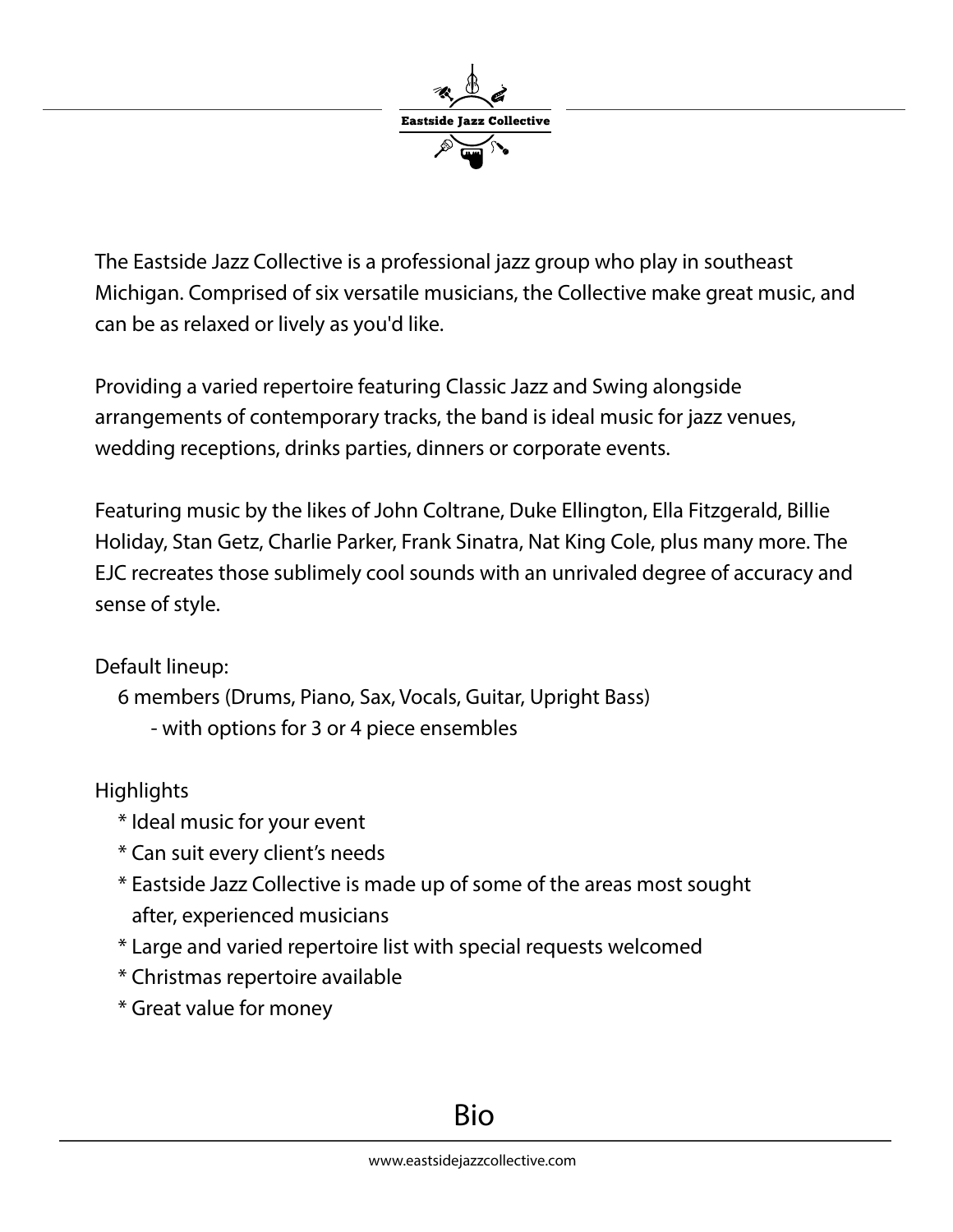

 Multi-versatile percussionist, music director, and composer, Mike Williams was born and raised in Ann Arbor, MI. When he received his first drum set at the age of 10, it began his life long musical journey and love for performing.

Mike started gigging at the age of 16, and recording at age 19. In 1987, Mike began his education at the Eastern Michigan University School of Music, where he performed with the Concert Winds, Percussion Ensemble, Jazz Groups, and Orchestra.

During that time, Mike played and recorded with a number of bands, ranging musically from Alternative Rock, to Reggae, to Top 40, Country and Jazz. With his diverse ability to play different music styles, Mike was hired for musical pit orchestras, including professional theaters and universities, around South Eastern Michigan. Mike also started music directing for many theaters in the area.

Mike has played with the Adrian Symphony Orchestra, recording artist Tatiana Owens, and performer Terina Wakefield. He was the music director for 25 years at Marble Memorial UMC.



# Drums - Mike Williams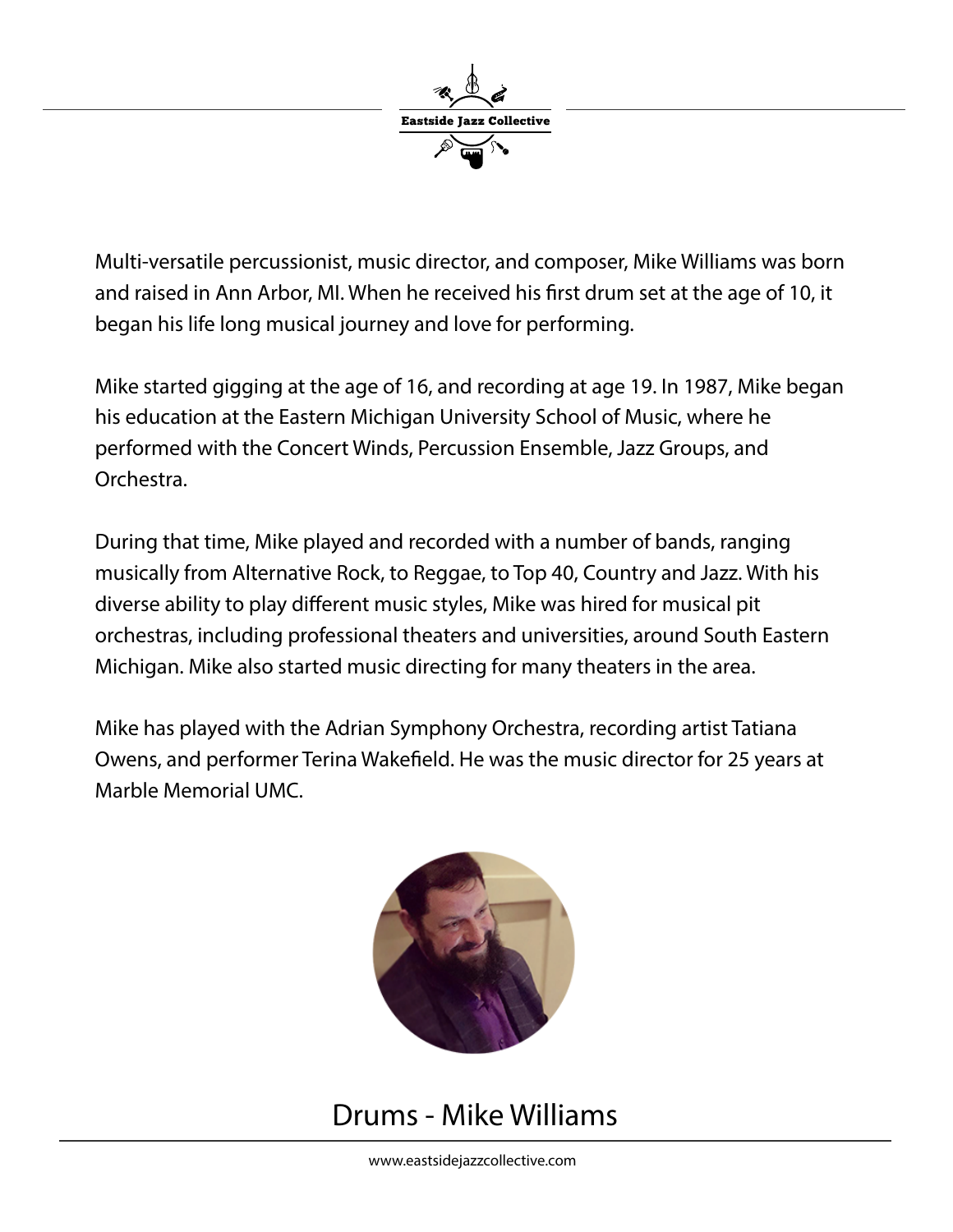

Brian has been performing since the age of 10. He holds a Bachelors Degree in Piano Performance and a Masters of Music Degree in Choral Conducting from Western Michigan University. He has performed as a soloist, accompanist and music theater director throughout MI.

He is currently Operations Manager for Reinforcement Inc., an AV production company in Livonia.

He serves as Music Director for several area theaters and High Schools, teaches private piano and voice, and is highly sought after as an accompanist.

Brian and his wife Stacie live in Dexter, MI



## Piano - Brian Rose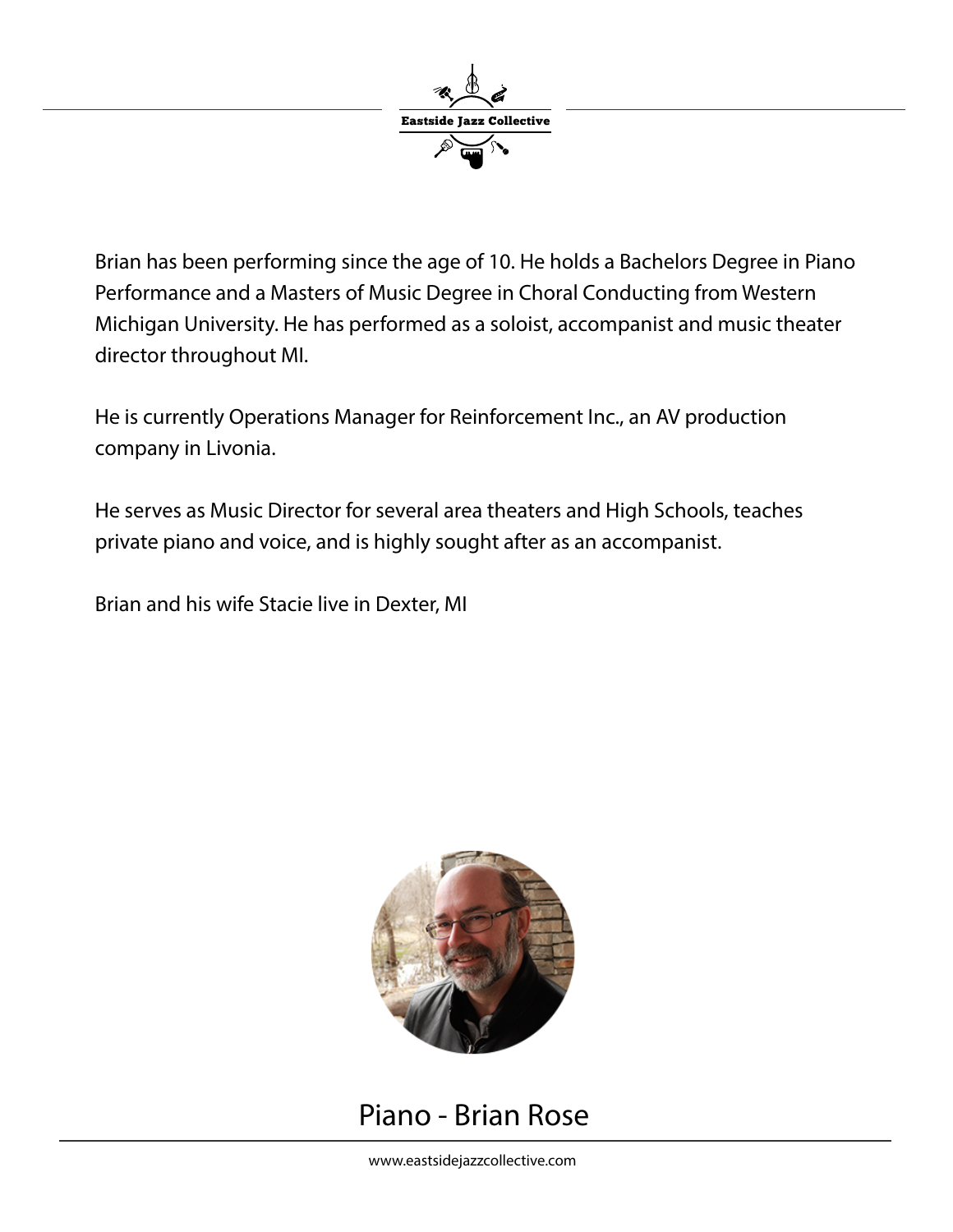

Chris is a versatile and in-demand woodwind performing artist in Southeast Michigan. Classically-trained at the renowned University of North Texas, Chris is a fluent multi-instrumentalist, having studied with Daryl Coad (clarinet), Dr. Mary Karen Clardy (flute), Kathleen Reynolds (bassoon), and Jim Riggs & Dr. Eric Nestler (saxophone).

At North Texas, Chris played in the One O'Clock Lab Band for three years, appeared on their latest Grammy-nominated album, and joined them on international tours to Europe and Thailand. Chris has performed with the Dallas Symphony Orchestra as well as those of Irving, Texas & Plano, Texas.

Chris has appeared as a performing artist on Royal Caribbean Cruise Lines. Regularly performing a wide variety of styles, both live and in studio, Chris has recently enjoyed playing in all sorts of local ensembles, including jazz big bands, wedding bands, classical chamber ensembles, and professional musical theatre productions.

 Chris also teaches private woodwind lessons; his students have been competitive in state scholastic contests for many years.



# Saxophone - Chris Mike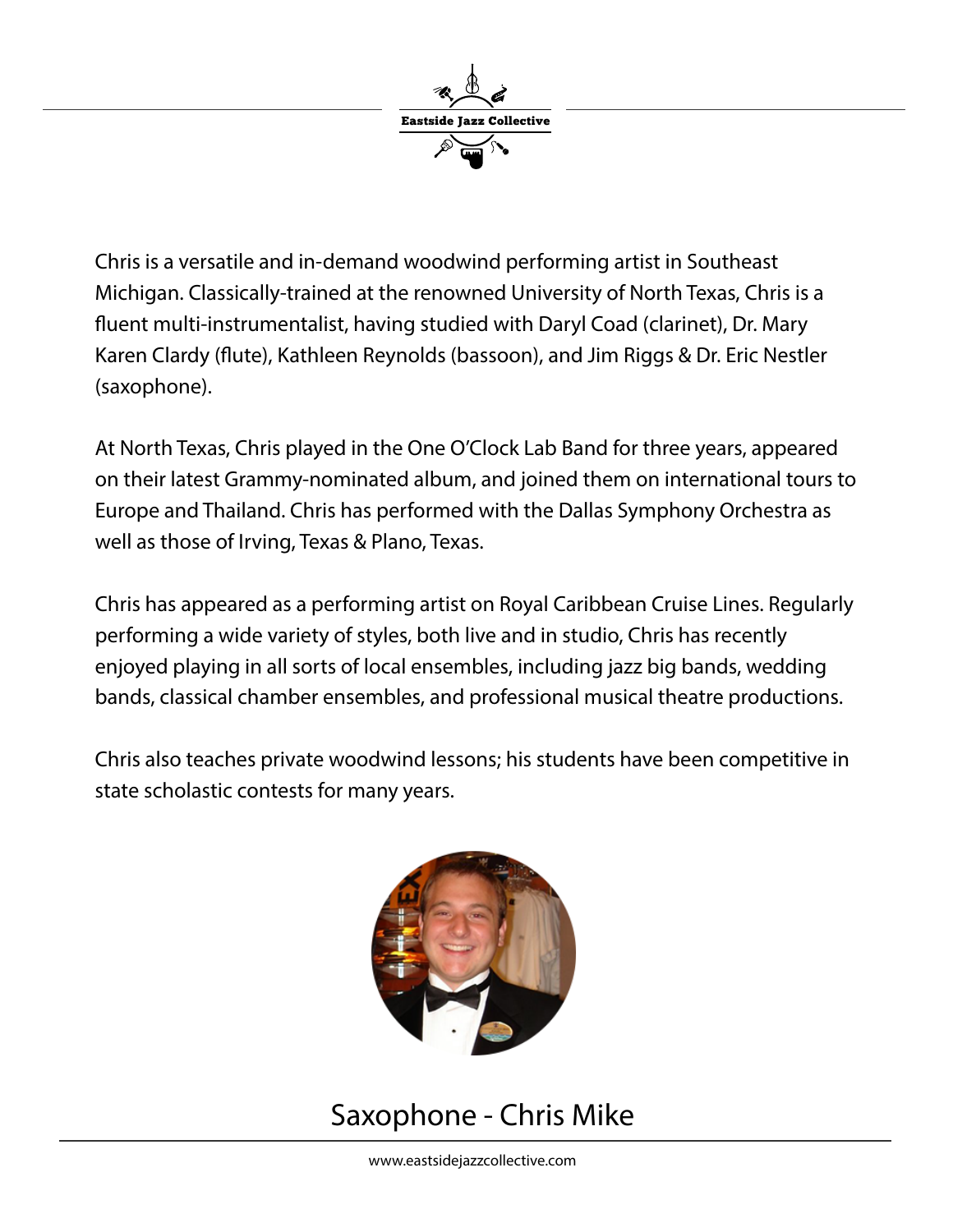

 Adrienne is a professional singer and actor currently residing in Ann Arbor, MI. Receiving her formal training in Musical Theatre performance at the University of Michigan, she has performed professionally in both New York and Michigan.

Most recent roles include Mother in "Ragtime" with Ann Arbor in Concert and Anne in "A Little Night Music" at the Performance Network.

When not working on creative projects, Adrienne provides individual and couples therapy to adults in her private practice located in Ann Arbor, MI.



# Vocals - Adrienne Pisoni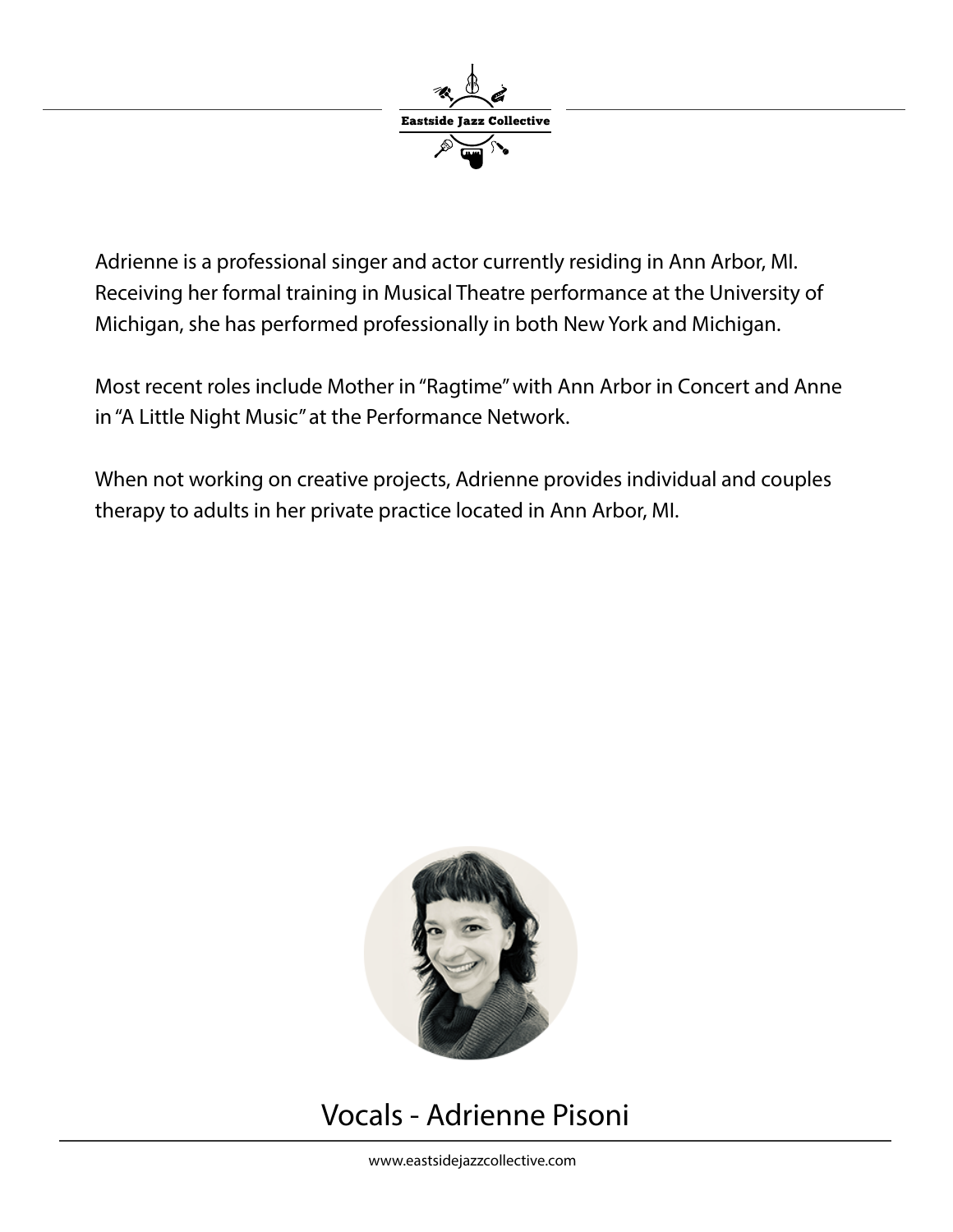

Mike has a degree with the area of concentration in Jazz Studies on guitar. While in school, he focused on and studied classical and jazz, played guitar and tenor sax in wind ensembles, big-bands, smaller jazz combos, vocal jazz productions, and that's when his love of sound layering began. If he can't be on-stage, he'd either be running sound somewhere, recording in Pro Tools, or working on something in graphic / web design. When not playing Eastside Jazz Collective shows, he is involved in the pit orchestra for musical theater productions.

He spends his days doing back-end web coding / development for a global science company, headquartered in Germany, with an office in Ann Arbor.

If you ask him to describe his style, he'd say he considers himself a musician with a saxophonist's mentality who happens to play guitar (but he doesn't think of himself as a "guitarist"). Mike adores scales and modes, can actually read music (yes, it is possible to play guitar and know how to read), and knows his role isn't always to stand out. He thinks of himself as a piece of the puzzle and knows if his part doesn't fit in, the entire puzzle won't connect.



# Guitar - Mike Bustos